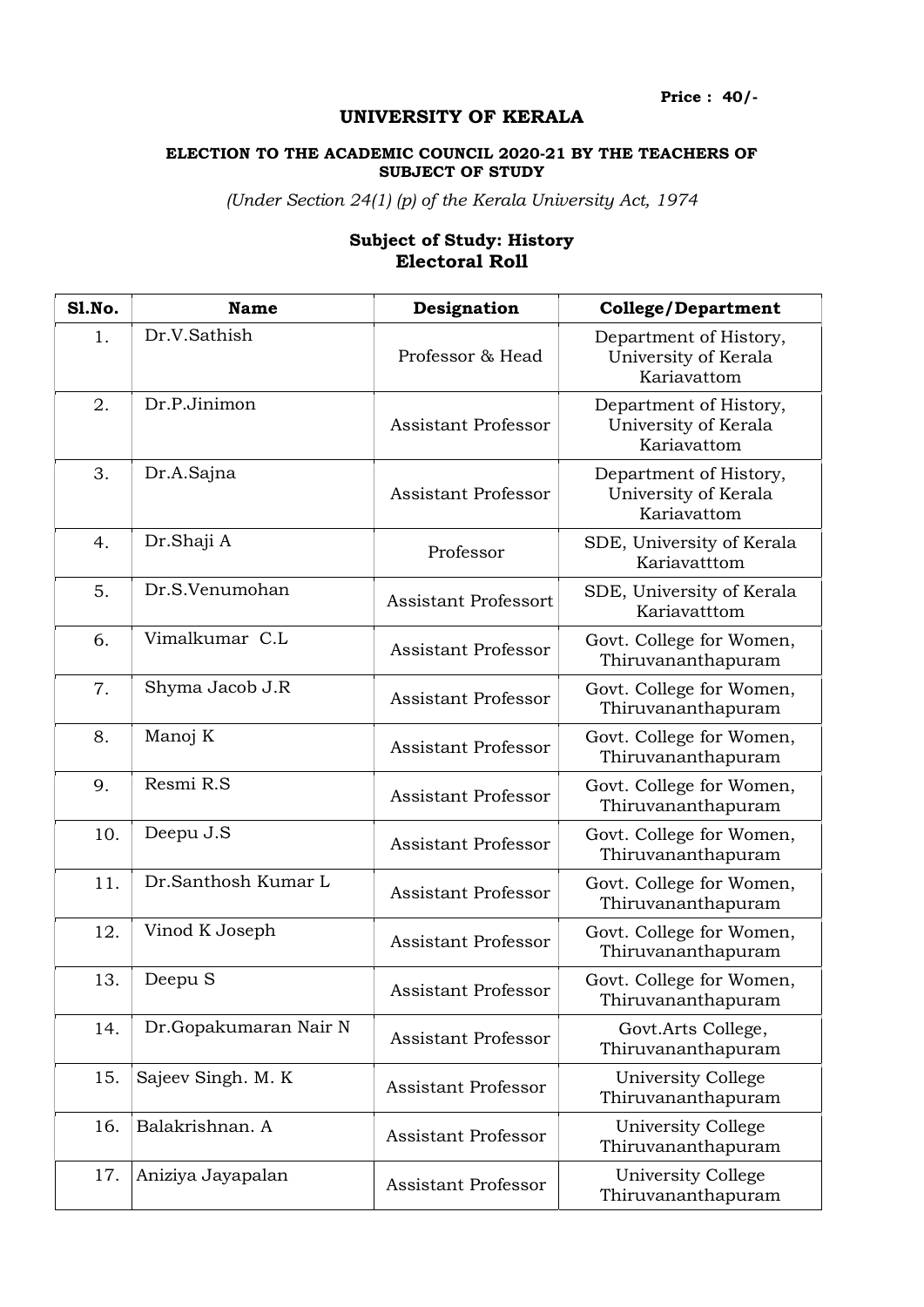| 18. | U.V. Shakkeela     | <b>Assistant Professor</b> | University College<br>Thiruvananthapuram                                 |
|-----|--------------------|----------------------------|--------------------------------------------------------------------------|
| 19. | Suresh. J          | <b>Assistant Professor</b> | University College<br>Thiruvananthapuram                                 |
| 20. | Sinitha, G. S.     | <b>Assistant Professor</b> | University College<br>Thiruvananthapuram                                 |
| 21. | Robinson Jose. K   | Assistant Professor        | University College<br>Thiruvananthapuram                                 |
| 22. | Sindhu. K. K       | <b>Assistant Professor</b> | University College<br>Thiruvananthapuram                                 |
| 23. | Dr. John. S. P     | <b>Assistant Professor</b> | University College<br>Thiruvananthapuram                                 |
| 24. | Dr.Subhash S       | <b>Assistant Professor</b> | University College<br>Thiruvananthapuram                                 |
| 25. | Sooraj G           | <b>Assistant Professor</b> | University College<br>Thiruvananthapuram                                 |
| 26. | Sakhariya T        | <b>Assistant Professor</b> | University College<br>Thiruvananthapuram                                 |
| 27. | Thushara P.S       | <b>Assistant Professor</b> | Government College, Attingal                                             |
| 28. | Dr.S.Unnikrishnan  | Assistant Professor        | Government College, Attingal                                             |
| 29. | Sandhya J Nair     | <b>Assistant Professor</b> | Government College, Attingal                                             |
| 30. | Swapnakumar K      | <b>Assistant Professor</b> | Government College,<br>Nedumangad                                        |
| 31. | Dr.Sunil Kumar R   | <b>Assistant Professor</b> | Government College,<br>Nedumangad                                        |
| 32. | Bijikumary P       | <b>Assistant Professor</b> | Government College,<br>Nedumangad                                        |
| 33. | SreeKala K         | Assistant Professor        | Government College,<br>Nedumangad                                        |
| 34. | Thushad T          | <b>Assistant Professor</b> | Government College,<br>Nedumangad                                        |
| 35. | Bindu S            | <b>Assistant Professor</b> | Government College,<br>Nedumangad                                        |
| 36. | Dr.S.Nija          | Assistant Professor        | Government College,<br>Nedumangad                                        |
| 37. | Lekshmy S.J Nair   | <b>Assistant Professor</b> | Government College,<br>Nedumangad                                        |
| 38. | Dr. Joy B          | <b>Assistant Professor</b> | Govt KNM Arts & Science<br>College, Kanjiramkulam,<br>Thiruvananthapuram |
| 39. | Dr. Lekha Rani M L | <b>Assistant Professor</b> | All Saints College<br>Thiruvananthapuram                                 |
| 40. | Dr. Parvathy Menon | <b>Assistant Professor</b> | All Saints College<br>Thiruvananthapuram                                 |
| 41. | Vijayakumari K     | Assistant Professor        | All Saints College<br>Thiruvananthapuram                                 |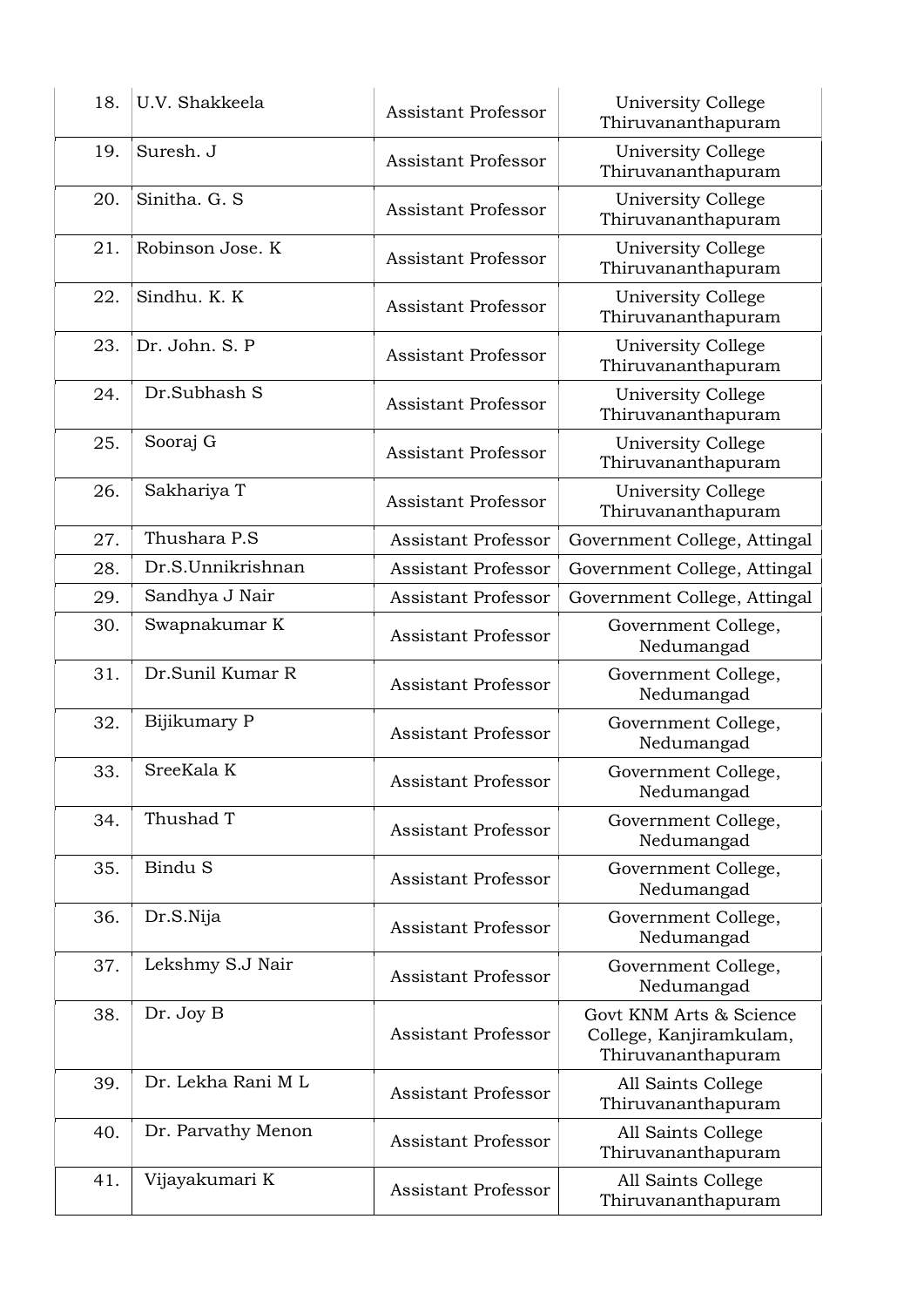| 42. | Thomas P.John            | Assistant Professor        | St.Xavier's College, Thumba                   |
|-----|--------------------------|----------------------------|-----------------------------------------------|
| 43. | Dr.Ramesh P              | <b>Assistant Professor</b> | St.Xavier's College, Thumba                   |
| 44. | Dr. Bindhu K Ravi        | Assistant Professor        | HHMSPB NSS College for<br>Women Neeramankara  |
| 45. | Dr. Sajini. P            | <b>Assistant Professor</b> | HHMSPB NSS College for<br>Women Neeramankara  |
| 46. | Dr. Aparna. S            | <b>Assistant Professor</b> | HHMSPB NSS College for<br>Women Neeramankara  |
| 47. | Latha G Nair             | <b>Assistant Professor</b> | Mahatma Gandhi College,<br>Thiruvananthapuram |
| 48. | Dr.Harikumar S           | <b>Assistant Professor</b> | Mahatma Gandhi College,<br>Thiruvananthapuram |
| 49. | Dr.Harikrishnan S        | <b>Assistant Professor</b> | Mahatma Gandhi College,<br>Thiruvananthapuram |
| 50. | Biji K K                 | <b>Assistant Professor</b> | Sree Narayana College,<br>Sivagiri, Varkala   |
| 51. | Saritha S.R              | <b>Assistant Professor</b> | Sree Narayana College,<br>Chempazhanthy       |
| 52. | Liji L.T                 | <b>Assistant Professor</b> | Sree Narayana College,<br>Chempazhanthy       |
| 53. | Vysakh A.S               | <b>Assistant Professor</b> | Sree Narayana College,<br>Chempazhanthy       |
| 54. | Prathibha P.R            | <b>Assistant Professor</b> | Sree Narayana College,<br>Chempazhanthy       |
| 55. | Dr. Preetha Raj D        | Associate Professor        | Sree Narayana College,<br>Chempazhanthy       |
| 56. | Dr. V Chithra Devi       | Assistant Professor        | VTM NSS College<br>Dhanuvachapuram            |
| 57. | Dr. Unnithan S. S.       | <b>Assistant Professor</b> | VTM NSS College<br>Dhanuvachapuram            |
| 58. | Dr. Ambili S             | Assistant Professor        | VTM NSS College<br>Dhanuvachapuram            |
| 59. | Dr. Mayadevi S           | <b>Assistant Professor</b> | VTM NSS College<br>Dhanuvachapuram            |
| 60. | Dr. Pramod N             | <b>Assistant Professor</b> | VTM NSS College<br>Dhanuvachapuram            |
| 61. | Dr. R Jayakumar          | Assistant Professor        | VTM NSS College<br>Dhanuvachapuram            |
| 62. | Dr. Raji Chandra M       | Assistant Professor        | VTM NSS College<br>Dhanuvachapuram            |
| 63. | Dr.Rajesh T              | <b>Assistant Professor</b> | Christian College, Kattakkada                 |
| 64. | Dr.Shalini S.V           | <b>Assistant Professor</b> | Christian College, Kattakkada                 |
| 65. | Rev.Dr.T.B.Premjithkumar | <b>Assistant Professor</b> | Christian College, Kattakkada                 |
| 66. | Dr.Rahumath S            | Assistant Professor        | Iqbal college, Peringamala                    |
| 67. | Dr.Anil Kumar P          | Assistant Professor        | Iqbal college, Peringamala                    |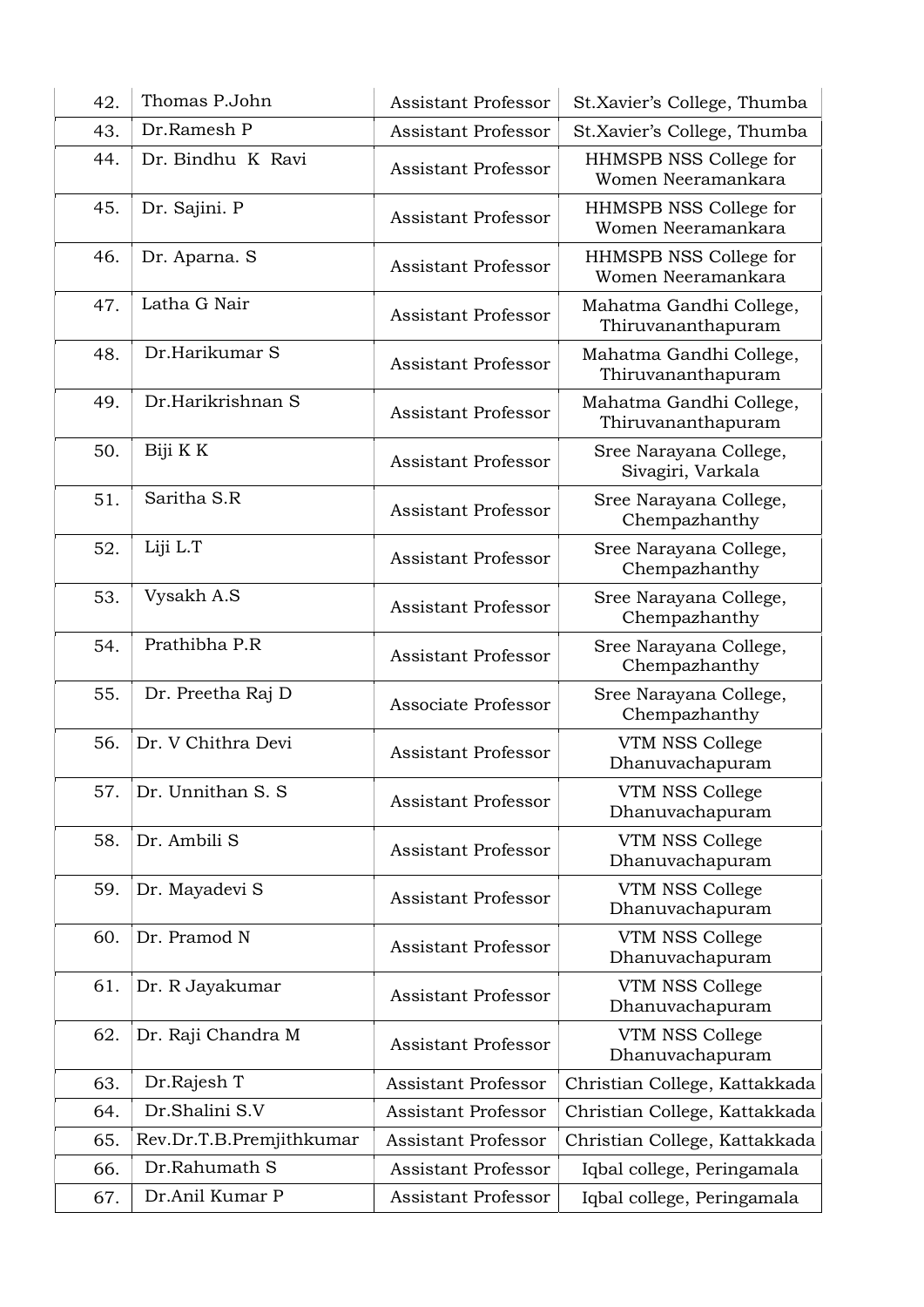| 68. | Adabiya H        | Assistant Professor        | Iqbal college, Peringamala                                             |
|-----|------------------|----------------------------|------------------------------------------------------------------------|
| 69. | Dr.Sumesh R      | Assistant Professor        | Iqbal college, Peringamala                                             |
| 70. | Sanitha Beevi A  | <b>Assistant Professor</b> | Iqbal college, Peringamala                                             |
| 71. | Dr.Radhika B.C   | <b>Assistant Professor</b> | Iqbal college, Peringamala                                             |
| 72. | Dr.Sajeer S      | Assistant Professor        | Iqbal college, Peringamala                                             |
| 73. | A.H.Badarudeen   |                            | Mannaniya College of Arts &<br>Science, Pangode,<br>Thiruvananthapuram |
| 74. | Sreekanth K      | <b>Assistant Professor</b> | Baby John Memorial<br>Government College, Chavara                      |
| 75. | Rajasree R       | <b>Assistant Professor</b> | Baby John Memorial<br>Government College, Chavara                      |
| 76. | K.H.Ragesh       | <b>Assistant Professor</b> | Baby John Memorial<br>Government College, Chavara                      |
| 77. | Lajith V S       | <b>Assistant Professor</b> | K.S.M.D.B College<br>Sasthamcotta                                      |
| 78. | Dr. Ajayan T     | <b>Assistant Professor</b> | K.S.M.D.B College<br>Sasthamcotta                                      |
| 79. | Dr. Santhi Jose  | Assistant Professor        | K.S.M.D.B College<br>Sasthamcotta                                      |
| 80. | Dr.Soumya S      | <b>Assistant Professor</b> | NSS College Nilamel                                                    |
| 81. | Ajayakumar S     | <b>Assistant Professor</b> | NSS College Nilamel                                                    |
| 82. | Lalini M         |                            | Sree Narayana College for<br>Women, Kollam                             |
| 83. | Mani V           |                            | Sree Narayana College for<br>Women, Kollam                             |
|     |                  |                            |                                                                        |
| 84. | Dr. Savitha k    | <b>Assistant Professor</b> | S N College, Kollam                                                    |
| 85. | Rishy N          | Assistant Professor        | ${\rm S}$ N College , Kollam                                           |
| 86. | Dr. Deepa M S    | Assistant Professor        | S N College, Kollam                                                    |
| 87. | Jayanthy S       | Assistant Professor        | S N College, Kollam                                                    |
| 88. | Shibu T          | <b>Assistant Professor</b> | SN College, Punalur.                                                   |
| 89. | Anu Mathews      | Associate Professor        | Bishop Moore College,<br>Mavelikkara                                   |
| 90. | Koshy Mathai     | <b>Assistant Professor</b> | Christian College,<br>Chengannur                                       |
| 91. | Aneesh S         | <b>Assistant Professor</b> | Christian College,<br>Chengannur                                       |
| 92. | Dr.T.R.Manoj     | <b>Assistant Professor</b> | MSM College, Kayamklulam                                               |
| 93. | Bindu P.S        | <b>Assistant Professor</b> | MSM College, Kayamklulam                                               |
| 94. | Dr.Biju R.I      | Assistant Professor        | MSM College, Kayamklulam                                               |
| 95. | Sudha Rajasekhar | <b>Assistant Professor</b> | NSS College, Cherthala                                                 |